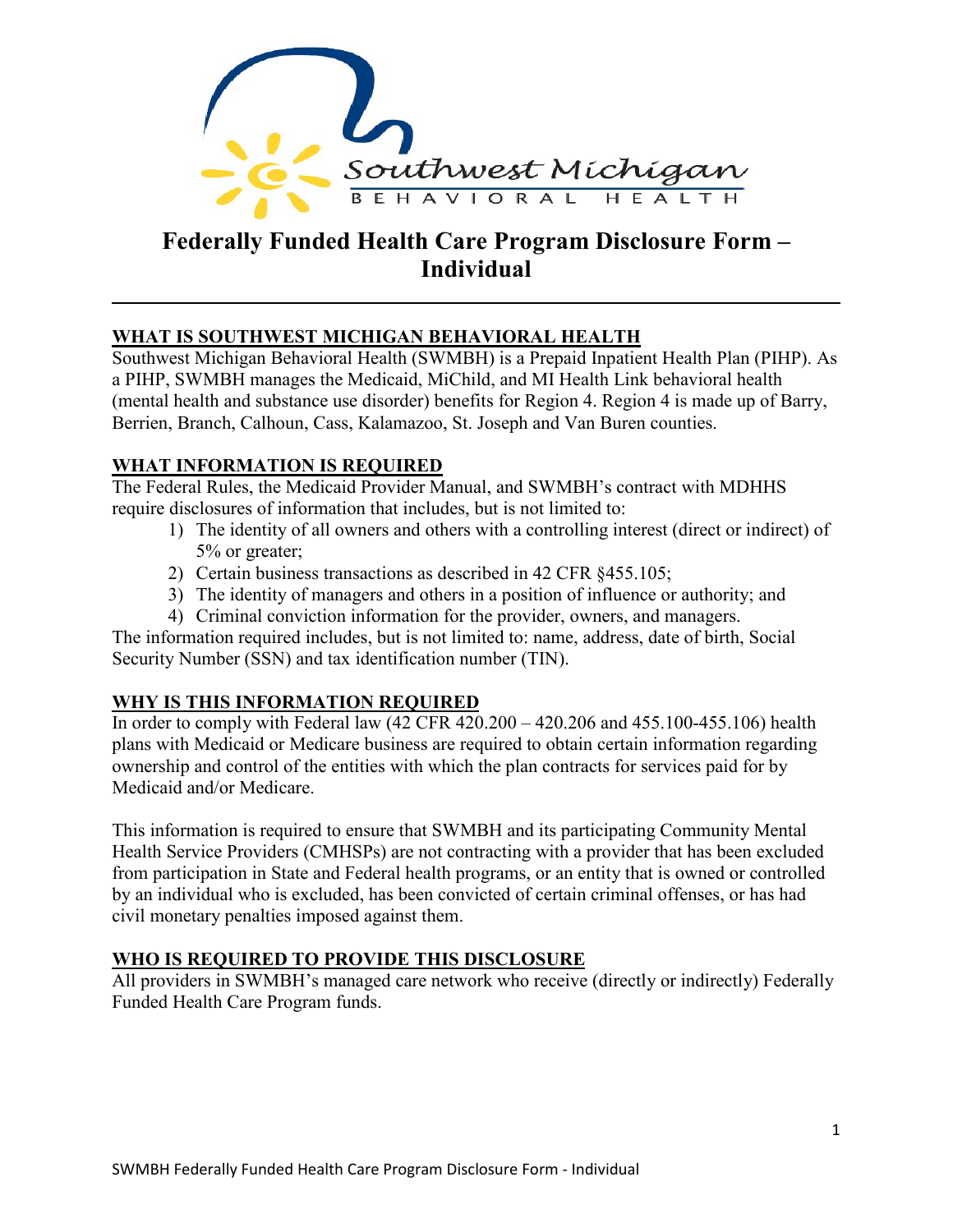## **HOW WILL THE INFORMATION BE COLLECTED**

SWMBH contracts with the local CMHSPs in each of the counties in Region 4 to manage and provide mental health services paid for by Medicaid. SWMBH requires the CMHSPs to submit this disclosure for the CMHSP **and** its contracted providers.

SWMBH contracts directly with SUD providers and with MI Health Link providers, and will work directly with these providers to secure completed disclosures.

### **WHAT PROTECTIONS ARE IN PLACE FOR INFORMATION DISCLOSED**

SWMBH implemented a policy specific to Social Security Numbers obtained pursuant to the Ownership and Control Disclosure requirements, as well as a tool to be used in assessing any potential breaches. SWMBH Operating Policy 10.17-Social Security Number Privacy Policy is based on and compliant with the Michigan Social Security Number Privacy Act, Act 454 of 2004. SWMBH Operating Policy Attachment 10.16A – Breach Response Risk Assessment Tool includes a response assessment that is compliant with the Michigan Identify Theft Protection Act, Act 452 of 2004.

In addition to administrative safeguards, there are physical and technical safeguards in place to protect the information gathered by this disclosure. The information is stored on an electronic device that is password protected, and kept in a locked container. The password is changed every 60 days. SWMBH's Chief Compliance & Privacy Officer and a single SWMBH Compliance Specialist hold keys to the locked container and know the password. The locked container is physically stored in a safe that is only accessible by SWMBH's Chief Financial Officer, and all accesses are recorded on an access log.

## **WHAT IF A PROVIDER DOES NOT COMPLETE THIS DISCLOSURE**

The Federal Rules and the Medicaid Provider Manual independently require providers to disclose the information requested in this form. Completion and submission of this form is a condition of participation in SWMBH and each Community Mental Health Service Providers' provider network. *Failure to submit the requested information may result in denial of a claim, a refusal to enter into a provider contract, or termination of existing provider contracts.*

## *42 CFR §455.104(e) Consequences for failure to provide required disclosures. Federal*

*financial participation (FFP) is not available in payments made to a disclosing entity that fails to disclose ownership or control information as required by this section.* 

## **HOW OFTEN DOES THIS FORM HAVE TO BE COMPLETED**

The Medicaid Disclosure Form must be submitted at the following intervals:

- 1) Provider enrollment;
- 2) Initial contracting;
- 3) Annual contract renewal;
- 4) Within 35 days of a request for updated information from SWMBH;
- 5) Within 35 days of any changes to the information or change in ownership.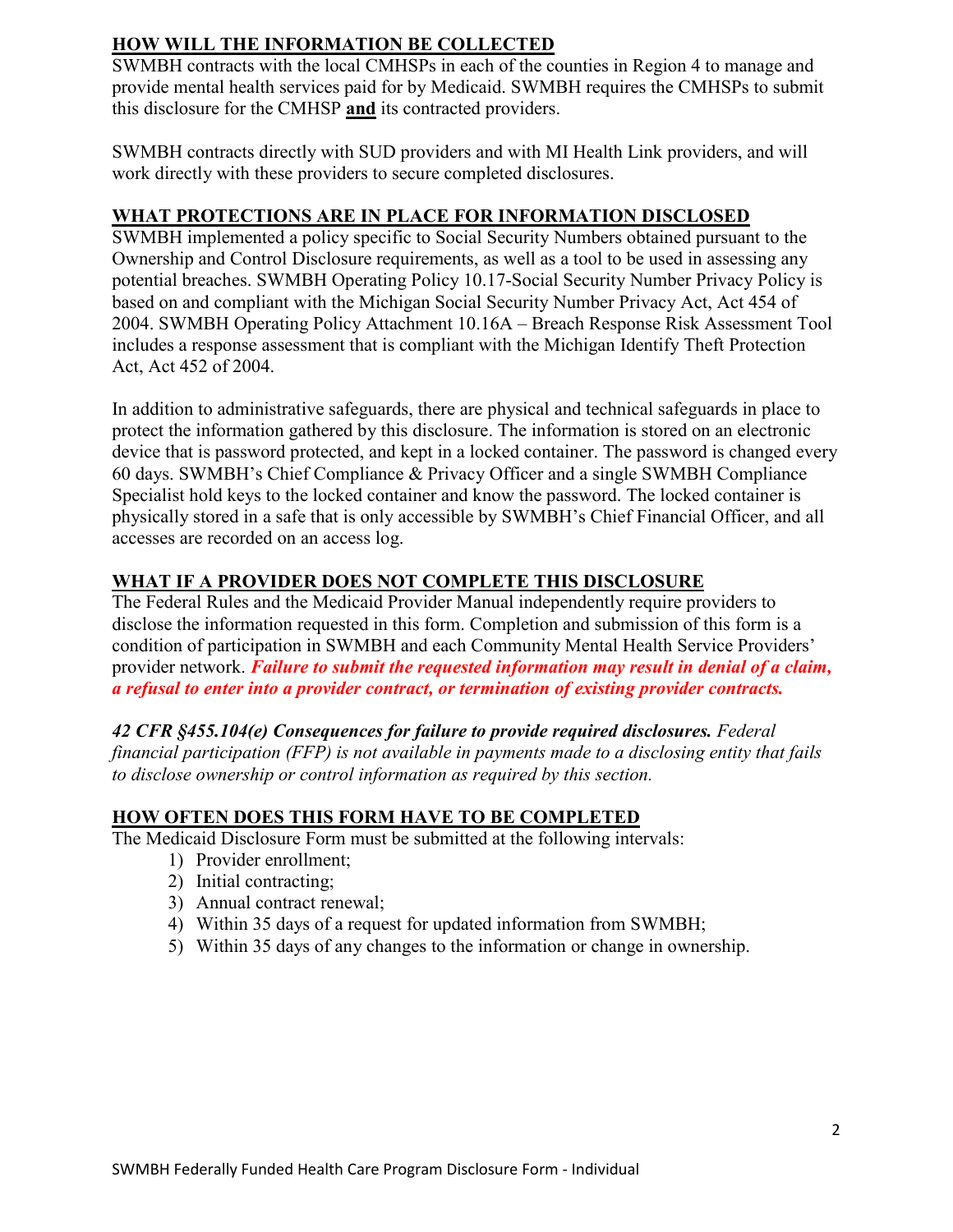### **WHO DO I CONTACT WITH QUESTIONS?**

Medicaid mental health services providers should contact either the Community Mental Health Service Provider who requested the information from you or the Southwest Michigan Behavioral Health Compliance Department with questions. SUD and MI Health Link providers should contact the Southwest Michigan Behavioral Health Compliance Department with questions.

SWMBH Mila Todd [mila.todd@swmbh.org](mailto:mila.todd@swmbh.org) (269) 488-6794

Barry County Community Mental Health Authority Brenna Ellison brleedy@bccmha.org (269) 948-8041

Pines Behavioral Health (Branch County CMHA) Megan Daws [mdaws@pinesbhs.org](mailto:scizio@pinesbhs.org)  (517) 278-2129

Riverwood Center (Berrien County CMHA) Sara Schaeffer [sxd@riverwoodcenter.org](mailto:sxd@riverwoodcenter.org)  (269) 925-0585

Summit Pointe (Calhoun County CMHA) Rhea Freitag rfreitag@summitpointe.org (269) 441-5904

Woodlands Behavioral Health Network (Cass County CMHA) Steve Waller [stevew@woodlandsbhn.org](mailto:marym@woodlandsbhn.org) 269-445-2451

Kalamazoo Community Mental Health and Substance Abuse Services Ashley Esterline aesterline@iskzoo.org (269) 364-6986

Van Buren Community Mental Health Liz Evans [levans@vbcmh.com](mailto:levans@vbcmh.com)  (269) 655-3304

Community Mental Health and Substance Abuse Services of St. Joseph Jarrett Cupp [jcupp@stjoecmh.org](mailto:jcupp@stjoecmh.org) (269) 467-1001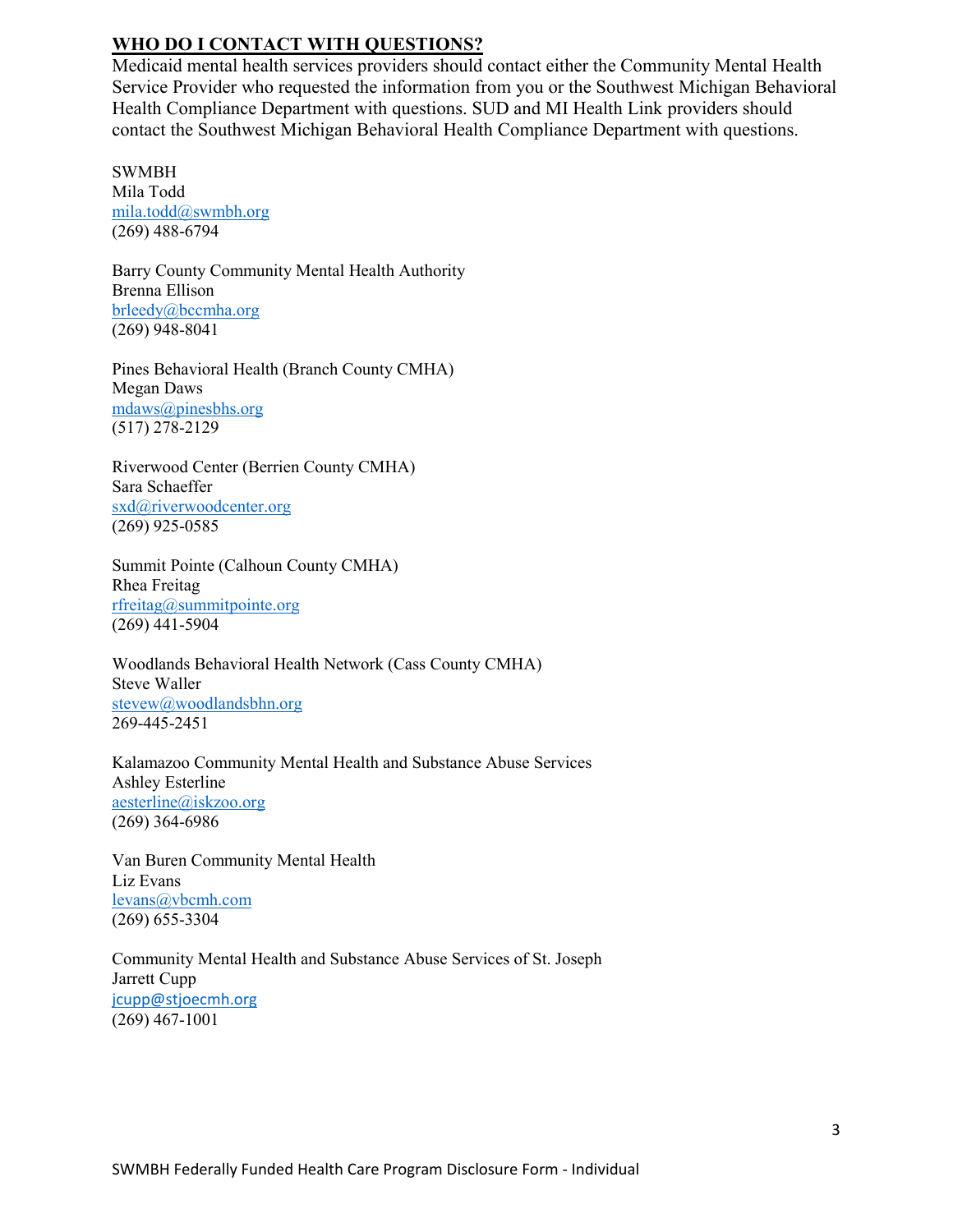### **Instructions**

Please fill out the entire section. *Every field must be complete*. If fields are left blank, the form will not be processed and will be returned for corrections/completions. If the form is unreadable due to illegible handwriting, the form will not be processed.

| Please choose appropriate category:                                                       |                | Name of Person Completing the Form (First/Middle/Last)                                      |
|-------------------------------------------------------------------------------------------|----------------|---------------------------------------------------------------------------------------------|
| <b>Individual Member of a Medical Group</b><br><b>Individual Contracted Provider</b><br>□ |                | Title                                                                                       |
| <b>Sole Proprietor</b><br>ΙI<br><b>HCBS Provider</b>                                      |                | Phone Number                                                                                |
| Other:<br>$\Box$                                                                          |                | Fax                                                                                         |
| <b>Group Affiliation?</b><br>$\Box$ Yes                                                   | $\square$ No   | Email                                                                                       |
| If Affiliated with a Group, do you have a                                                 |                |                                                                                             |
| Private Practice as well? $\Box$ Yes $\Box$ No $\Box$ NA                                  |                |                                                                                             |
| Legal Name of Individual ("Individual Provider"):                                         |                | Name of Group (if applicable):                                                              |
|                                                                                           |                |                                                                                             |
| Physical Address                                                                          |                |                                                                                             |
| <b>STREET</b><br><b>CITY</b>                                                              | <b>STATE</b>   | ZIP                                                                                         |
|                                                                                           |                |                                                                                             |
|                                                                                           |                | +Additional Addresses (list all Practice locations - attach a separate sheet if necessary): |
|                                                                                           |                |                                                                                             |
| SSN #:                                                                                    | *Medicaid ID#: | *National Provider ID (NPI) #:                                                              |
|                                                                                           |                |                                                                                             |
| *If billing under an Entity: Federal Tax Identification #:                                |                | *If billing under an Entity: Billing Entity's NPI #:                                        |
|                                                                                           |                |                                                                                             |
| *If billing under an Entity: Billing Entity's Medicaid ID#:                               |                |                                                                                             |
|                                                                                           |                |                                                                                             |
|                                                                                           |                |                                                                                             |

\*These fields cannot be left blank; "N/A" non-applicable and "applied for" are acceptable responses.<br>\*\*Individual providers please use social security number; field cannot be left blank: "N/A" non-applicable and *"applied for" are acceptable responses*

+ Please list "consumers' homes" or "public community locations" if services are provided in these locations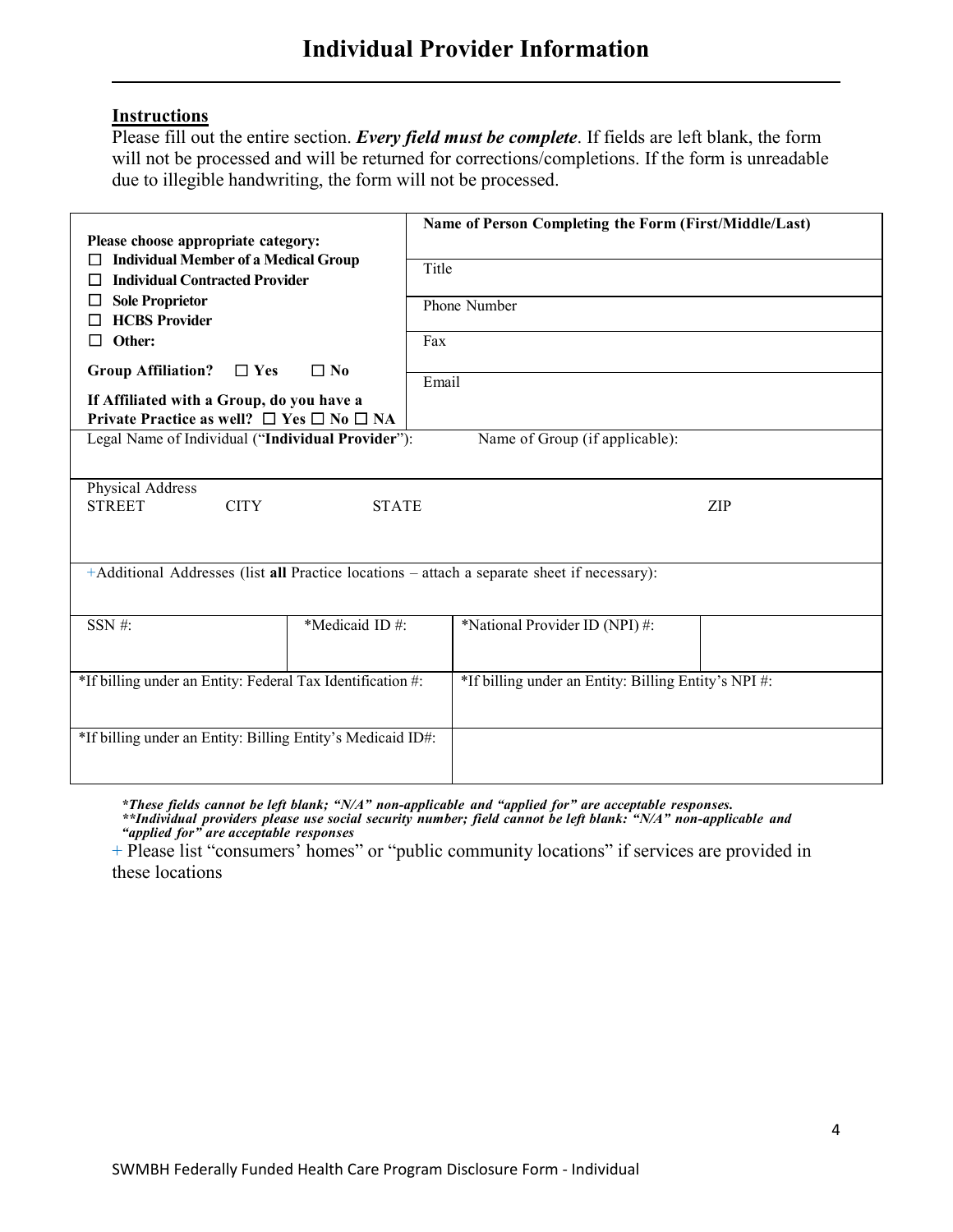## **Section I: Individual Provider Ownership Information**

| Are there any individuals or organizations with a Direct or Indirect Ownership or Controlling Interest of 5% or more in the Individual                                                                                                                                                                                                                                                                                                                                                                  |              |                                          |                            |  |  |
|---------------------------------------------------------------------------------------------------------------------------------------------------------------------------------------------------------------------------------------------------------------------------------------------------------------------------------------------------------------------------------------------------------------------------------------------------------------------------------------------------------|--------------|------------------------------------------|----------------------------|--|--|
| $\Box$ Yes $\Box$ No<br>Provider?                                                                                                                                                                                                                                                                                                                                                                                                                                                                       |              |                                          |                            |  |  |
| If yes, list the name, primary address, date of birth (DOB) and Social Security Number (SSN) for each person having an Ownership<br>or Controlling Interest in the Individual Provider of 5% or greater. List the name, Tax Identification Number (TIN), primary business<br>address, every business location and P.O. Box address of each organization, corporation, or entity having an Ownership or Controlling<br>Interest of 5% or greater. (42 CFR §455.104) Attach additional sheet as necessary |              |                                          |                            |  |  |
| Name of Owner                                                                                                                                                                                                                                                                                                                                                                                                                                                                                           | <b>DOB</b>   | Complete Address (Street/City/State/Zip) | ** SSN (individual) and/or |  |  |
| (first/middle/last; any alias)                                                                                                                                                                                                                                                                                                                                                                                                                                                                          | (mm/dd/yyyy) |                                          | TIN (entity)               |  |  |
|                                                                                                                                                                                                                                                                                                                                                                                                                                                                                                         |              |                                          | List both as applicable    |  |  |
|                                                                                                                                                                                                                                                                                                                                                                                                                                                                                                         |              |                                          |                            |  |  |
|                                                                                                                                                                                                                                                                                                                                                                                                                                                                                                         |              |                                          |                            |  |  |
|                                                                                                                                                                                                                                                                                                                                                                                                                                                                                                         |              |                                          |                            |  |  |
|                                                                                                                                                                                                                                                                                                                                                                                                                                                                                                         |              |                                          |                            |  |  |

*\*\* SSN and TIN required under* §*455.104; see Sect 4313 of Balanced Budget Act of 1997 amended Sect 1124 and Federal Register Vol. 76 No. 22*

### **Section II: Ownership in Providers & Entities**

| Does the Owner <i>identified in Section I</i> have an Ownership or Controlling Interest in <i>any other provider or entity</i> ? $\square$ Yes $\square$ No |  |  |  |  |  |
|-------------------------------------------------------------------------------------------------------------------------------------------------------------|--|--|--|--|--|
| If Yes, list the name and the SSN or TIN of the other provider or entity in which the Owner identified in Section I also has an Ownership or                |  |  |  |  |  |
| Controlling Interest. $(42 \text{ CFR } \frac{6}{5}455.104(b)(3))$ Attach additional sheets as necessary                                                    |  |  |  |  |  |
| Name of Owner from Section I<br>Name of Other Provider or Entity<br><b>Other Provider or Entity's</b><br>SSN (individual) or TIN (entity)                   |  |  |  |  |  |
|                                                                                                                                                             |  |  |  |  |  |

### **Section III: Subcontractor Ownership**

| Do you have a Direct or Indirect Ownership Interest of 5% or more in any Subcontractor? $\Box$ Yes $\Box$ No |                  |                                                                                                                                         |                                                                                                                                          |  |  |
|--------------------------------------------------------------------------------------------------------------|------------------|-----------------------------------------------------------------------------------------------------------------------------------------|------------------------------------------------------------------------------------------------------------------------------------------|--|--|
|                                                                                                              |                  | If Yes, does another individual or organization also have an Ownership or Controlling Interest in the same Subcontractor? $\square$ Yes | $\Box$ No                                                                                                                                |  |  |
|                                                                                                              |                  |                                                                                                                                         | If Yes, list information for each person or entity with an Ownership or Controlling Interest in any Subcontractor in which you also have |  |  |
|                                                                                                              |                  | Direct or Indirect Ownership Interest of 5% or more. (42 CFR §455.104) Attach additional sheets as necessary                            |                                                                                                                                          |  |  |
| <b>Legal Name of Subcontractor</b>                                                                           |                  |                                                                                                                                         |                                                                                                                                          |  |  |
| Name of Subcontractor's Other owner                                                                          |                  |                                                                                                                                         |                                                                                                                                          |  |  |
| Other Owner's complete Address (Street/City/State/ZIP)                                                       |                  |                                                                                                                                         |                                                                                                                                          |  |  |
| Other Owner's TIN:                                                                                           | Other Owner SSN: | Other Owner's $DOB$ (mm/dd/yyyy)                                                                                                        | <b>% Interest in Subcontractor</b>                                                                                                       |  |  |

### **Section IV: Familial Relationships of All Owners**

| Are any of the individuals identified in Sections I, II or III related to each other?                                               | $\Box$ Yes       | $\square$ No |  |                     |  |
|-------------------------------------------------------------------------------------------------------------------------------------|------------------|--------------|--|---------------------|--|
| If Yes, list the individuals identified and the relationship to each other (e.g., spouse, domestic partner, sibling, parent, child) |                  |              |  |                     |  |
| $(42 \text{ CFR } \text{\textless}\,455.104(b)(2))$ Attach additional sheets as necessary                                           |                  |              |  |                     |  |
| Name of Owner 1:                                                                                                                    | Name of Owner 2: |              |  | <b>Relationship</b> |  |
|                                                                                                                                     |                  |              |  |                     |  |
|                                                                                                                                     |                  |              |  |                     |  |
|                                                                                                                                     |                  |              |  |                     |  |
|                                                                                                                                     |                  |              |  |                     |  |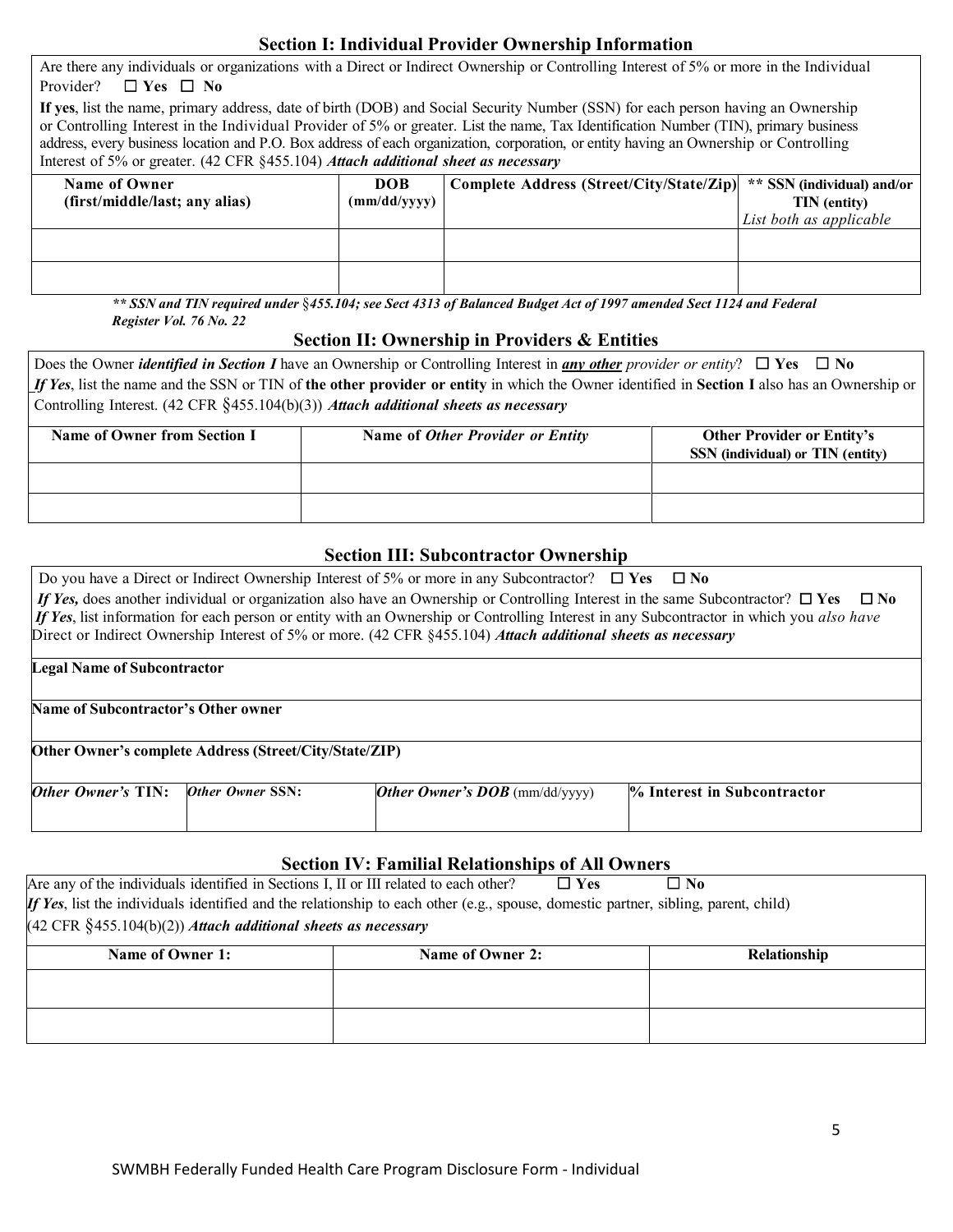**Managing Employees**: Individual Provider have any Managing Employees? ☐ **Yes** ☐ **No**

*If Yes*, list all Managing Employees that exercise operational or managerial control over, or who directly or indirectly conduct the day- to-day operations of your Individual Provider Practice (general manager, business manager, administrator or director), including the name, date of birth (DOB), address, Social Security Number (SSN), and title (42 CFR §455.104) *Attach additional sheets as necessary.*

| Name<br>(first/MI/last)         | <b>DOB</b><br>mm/dd/yyyy                                    | <b>Complete Address</b><br>(Street/City/State/Zip)                                                                                                                                                     | <b>SSN</b> | <b>Title</b> |
|---------------------------------|-------------------------------------------------------------|--------------------------------------------------------------------------------------------------------------------------------------------------------------------------------------------------------|------------|--------------|
|                                 |                                                             |                                                                                                                                                                                                        |            |              |
|                                 |                                                             |                                                                                                                                                                                                        |            |              |
|                                 |                                                             |                                                                                                                                                                                                        |            |              |
|                                 |                                                             |                                                                                                                                                                                                        |            |              |
|                                 |                                                             |                                                                                                                                                                                                        |            |              |
|                                 | Agents: Do you, as an Individual Provider, have any Agents? | $\Box$ Yes                                                                                                                                                                                             | $\Box$ No  |              |
|                                 |                                                             | If yes, list all Agents that have been delegated the authority to obligate or act on behalf of you, the                                                                                                |            |              |
|                                 |                                                             | Individual Provider, including the name, date of birth (DOB), address, and Social Security Number (SSN)                                                                                                |            |              |
|                                 | (42 CFR §455.104) Attach additional sheets as necessary.    |                                                                                                                                                                                                        |            |              |
| Name (first/MI/last)            | <b>DOB</b><br>(mm/dd/yyyy)                                  | Complete Address (Street/City/State/Zip)                                                                                                                                                               |            | <b>SSN</b>   |
|                                 |                                                             |                                                                                                                                                                                                        |            |              |
|                                 |                                                             |                                                                                                                                                                                                        |            |              |
|                                 |                                                             | Board of Directors: Do you, as an Individual Provider, have a Board of Directors?                                                                                                                      | $\Box$ Yes | $\Box$ No    |
| additional sheets as necessary. |                                                             | If yes, list each member of the Board of Directors or Governing Board for corporations, including the<br>name, date of birth (DOB), address, and Social Security Number (SSN) (42 CFR §455.104) Attach |            |              |
| Name (first/MI/last)            | <b>DOB</b><br>(mm/dd/yyyy)                                  | Complete Address (Street/City/State/Zip)                                                                                                                                                               |            | <b>SSN</b>   |
|                                 |                                                             |                                                                                                                                                                                                        |            |              |
|                                 |                                                             |                                                                                                                                                                                                        |            |              |
|                                 |                                                             |                                                                                                                                                                                                        |            |              |
|                                 |                                                             |                                                                                                                                                                                                        |            |              |
|                                 |                                                             |                                                                                                                                                                                                        |            |              |
|                                 |                                                             |                                                                                                                                                                                                        |            |              |
|                                 |                                                             |                                                                                                                                                                                                        |            |              |
|                                 |                                                             |                                                                                                                                                                                                        |            |              |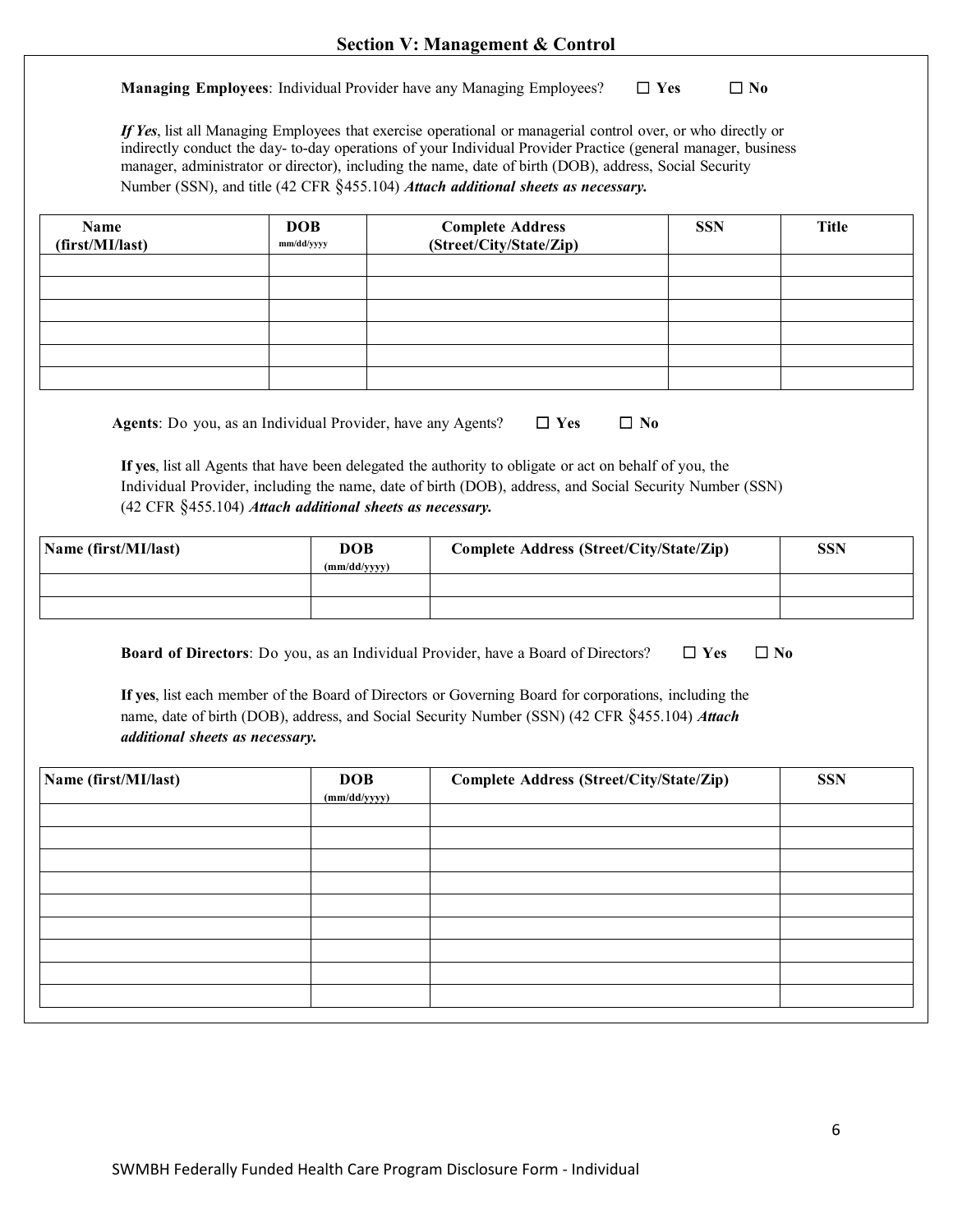|                                                                                                                                                                                                                                               | Section VI: Criminal Convictions, Sanction, Exclusions, Debarment, and Terminations*                   |                                  |                                   |                                           |              |
|-----------------------------------------------------------------------------------------------------------------------------------------------------------------------------------------------------------------------------------------------|--------------------------------------------------------------------------------------------------------|----------------------------------|-----------------------------------|-------------------------------------------|--------------|
| Have you (the Individual Provider), or any person listed in Section I and/or Section V ever been convicted of a crime related to<br>that person's involvement in any program under Medicaid, Medicare, CHIP or a Title XX program? $\Box$ YES |                                                                                                        |                                  |                                   |                                           | $\square$ NO |
| If Yes, list those persons and the required information below. (42 CFR §455.106) Attach documentation and additional sheets as                                                                                                                |                                                                                                        |                                  |                                   |                                           |              |
| necessary.                                                                                                                                                                                                                                    |                                                                                                        |                                  |                                   |                                           |              |
| Name                                                                                                                                                                                                                                          |                                                                                                        |                                  |                                   |                                           |              |
| DOB (mm/dd/yyyy)                                                                                                                                                                                                                              |                                                                                                        | SSN (individual) or TIN (entity) |                                   | <b>State of Conviction</b>                |              |
|                                                                                                                                                                                                                                               |                                                                                                        |                                  |                                   |                                           |              |
| <b>Complete Address</b>                                                                                                                                                                                                                       |                                                                                                        |                                  |                                   |                                           |              |
| (Street/City/State/Zip)                                                                                                                                                                                                                       |                                                                                                        |                                  |                                   |                                           |              |
| <b>Matter of the Offense</b>                                                                                                                                                                                                                  |                                                                                                        |                                  |                                   |                                           |              |
| <b>State and Date of Conviction(mm/dd/yyyy)</b>                                                                                                                                                                                               |                                                                                                        |                                  | Date of Reinstatement(mm/dd/yyyy) |                                           |              |
| Have you, or any person listed in Section I and/or Section V ever been <b>sanctioned, excluded or debarred</b> from Medicaid,<br>2.<br>Medicare, CHIP or a Title XX program?                                                                  | $\square$ YES                                                                                          | $\square$ NO                     |                                   |                                           |              |
| If Yes, list those persons and the required information below. $(42 \text{ CFR } \S 455.436)$<br>Attach documentation and additional sheets as necessary.                                                                                     |                                                                                                        |                                  |                                   |                                           |              |
| Name                                                                                                                                                                                                                                          |                                                                                                        |                                  |                                   |                                           |              |
| $DOB$ (mm/dd/yyyy)                                                                                                                                                                                                                            |                                                                                                        |                                  |                                   | SSN (individual) or TIN (entity)          |              |
| <b>Complete Address</b><br>(Street/City/State/Zip)                                                                                                                                                                                            |                                                                                                        |                                  |                                   |                                           |              |
| <b>Reason for Sanction, Exclusion or Debarment</b>                                                                                                                                                                                            |                                                                                                        |                                  |                                   |                                           |              |
|                                                                                                                                                                                                                                               |                                                                                                        |                                  |                                   |                                           |              |
| Date(s) of Sanctions, Exclusions or                                                                                                                                                                                                           |                                                                                                        | <b>Date of Reinstatement</b>     |                                   | List all States where currently excluded: |              |
| Debarments (mm/dd/yyyy)                                                                                                                                                                                                                       |                                                                                                        | (mm/dd/yyyy)                     |                                   |                                           |              |
| Have you, or any person listed in Section I and/or Section V ever been terminated from participation in Medicaid, Medicare, CHIP<br>3.<br>or a Title XX program?                                                                              | $\square$ YES                                                                                          | $\square$ NO                     |                                   |                                           |              |
| If Yes, list those persons and the required information below. $(42 \text{ CFR } \S 455.416)$                                                                                                                                                 |                                                                                                        |                                  |                                   |                                           |              |
| Attach documentation and additional sheets as necessary.                                                                                                                                                                                      |                                                                                                        |                                  |                                   |                                           |              |
| Name                                                                                                                                                                                                                                          |                                                                                                        |                                  |                                   |                                           |              |
| $DOB$ (mm/dd/yyyy)                                                                                                                                                                                                                            |                                                                                                        |                                  | SSN(individual) or TIN (entity)   |                                           |              |
| <b>Complete Address</b>                                                                                                                                                                                                                       |                                                                                                        |                                  |                                   |                                           |              |
| (Street/City/State/Zip)                                                                                                                                                                                                                       |                                                                                                        |                                  |                                   |                                           |              |
| <b>Reason for Termination</b>                                                                                                                                                                                                                 |                                                                                                        |                                  |                                   |                                           |              |
| <b>Date of Termination</b>                                                                                                                                                                                                                    | State that originated                                                                                  |                                  | <b>Date of Reinstatement</b>      |                                           |              |
| (mm/dd/yyyy)                                                                                                                                                                                                                                  | <b>Termination</b>                                                                                     |                                  | (mm/dd/yyyy)                      |                                           |              |
|                                                                                                                                                                                                                                               | $*$ 4t any time during the Contract period it is the responsibility of the Provider Entity to promptly |                                  |                                   |                                           |              |

*\*At any time during the Contract period, it is the responsibility of the Provider Entity to promptly provide notice upon learning of convictions, sanctions, exclusions, debarments and terminations (See Fed. Register, Vol. 44, No. 138)*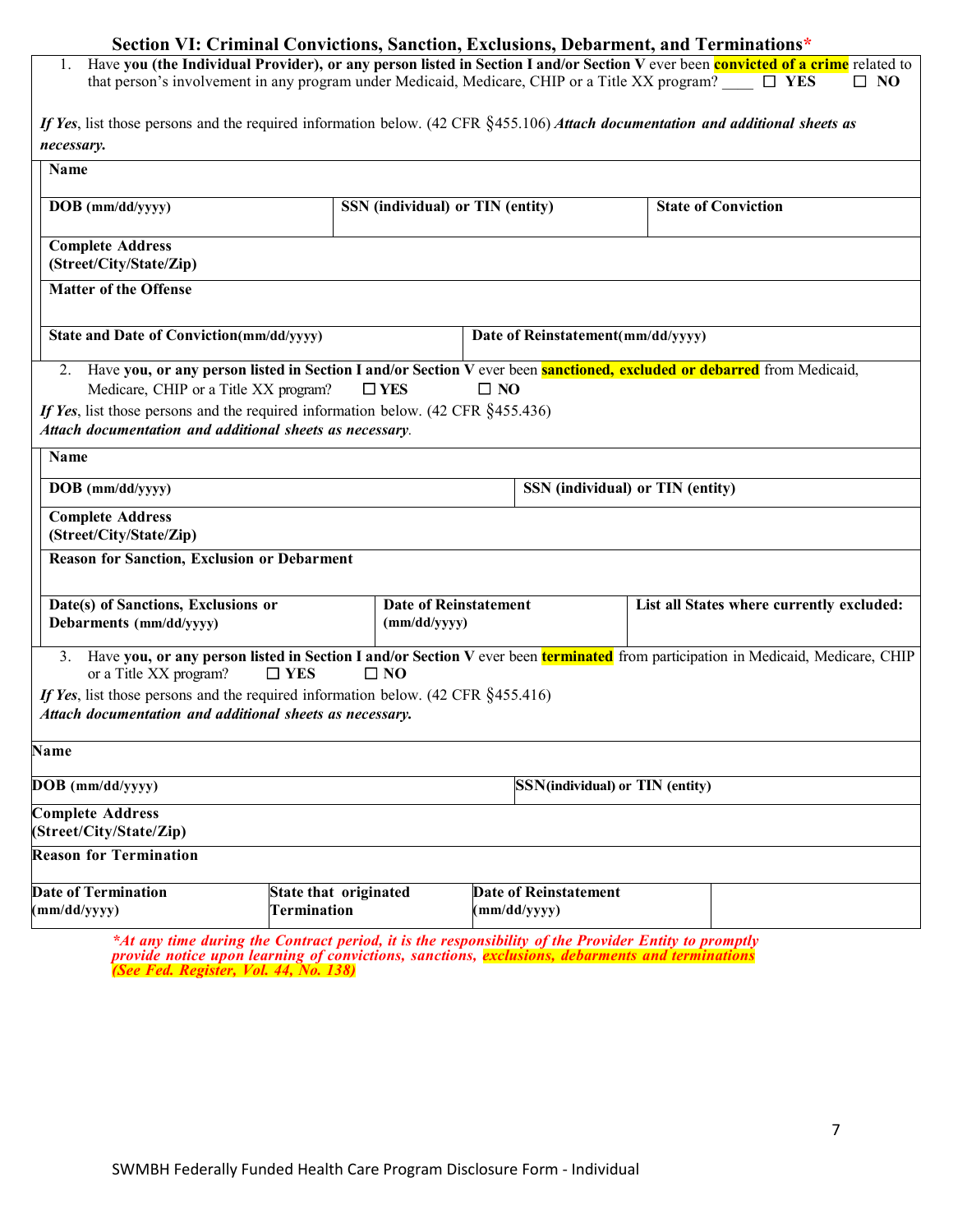| <b>Section VII: Business Transaction Information</b> |  |  |
|------------------------------------------------------|--|--|
|------------------------------------------------------|--|--|

**Business Transactions - Subcontractors**: Have you, the Individual Provider, had any business transactions with a Subcontractor totaling more than \$25,000 in the previous twelve (12) month period?  $\Box$  **YES**  $\Box$  **NO** 

*If Yes*, list the information for Subcontractors with whom the Individual Provider has had business transactions totaling more than \$25,000 during the previous 12 month period ending on the date of this request (42 CFR §455.105(b)(1)) *Attach additional sheets as necessary.*

| Name of Subcontractor:                 |                                  | TIN (entity): | Subcontractor's SSN (individual) or |
|----------------------------------------|----------------------------------|---------------|-------------------------------------|
| Subcontractor's Street Address         | City:                            | State:        | ZIP                                 |
| Name of Subcontractor's Owner:         | Subcontractor's Owner's SSN/TIN: |               |                                     |
| Subcontractor's Owner's Street Address | City:                            | State:        | ZIP                                 |

**Significant Business Transactions – Wholly Owned Suppliers**: Have you, the Individual Provider, had any *Significant Business Transactions* with a Wholly Owned Supplier exceeding the lesser of \$25,000 or 5% of operating expenses in the past five (5) year period?☐ **YES** ☐ **NO**

*If Yes*, list the information for any Wholly Owned Supplier with whom the Individual Provider has had any Significant Business Transactions exceeding the lesser of \$25,000 or 5% of operating expenses during the past 5 year period (42 CFR §455.105(b)(2)). *Attach additional sheets as necessary. See Glossary for definition.*

| Name of <b>Supplier</b> : |       | Supplier's SSN (individual) or<br>TIN (entity): |     |
|---------------------------|-------|-------------------------------------------------|-----|
| Supplier's Street Address | City: | State:                                          | ZIP |

**Significant Business Transactions – Subcontractors**: Have you, the Individual Provider, had any *Significant Business Transactions* with a Subcontractor exceeding the lesser of \$25,000 or 5% of operating expenses in the past five (5) year period?  $\Box$  **YES**  $\Box$  **NO** 

*If Yes*, list the information for Subcontractor with whom the Individual Provider has had any Significant Business Transactions exceeding the lesser of \$25,000 or 5% of operating expenses during the past 5-year period (42 CFR §455.105(b)(2)). *Attach additional sheets as necessary. See Glossary for definition.*

| Name of Subcontractor:                                                                                                                                                                                                                                                          |                                  |        | Subcontractor's SSN (individual) or<br>$TIN$ (entity): |
|---------------------------------------------------------------------------------------------------------------------------------------------------------------------------------------------------------------------------------------------------------------------------------|----------------------------------|--------|--------------------------------------------------------|
| Subcontractor's Street Address                                                                                                                                                                                                                                                  | City:                            | State: | <b>ZIP</b>                                             |
| Name of Subcontractor's Owner:                                                                                                                                                                                                                                                  | Subcontractor's Owner's SSN/TIN: |        |                                                        |
| Subcontractor's Owner's Street Address                                                                                                                                                                                                                                          | City:                            | State: | ZIP                                                    |
| This information must be provided and/or updated within 35 days of a request. Medicaid payments<br>may be denied for services furnished during the period beginning on the day following the date the<br>information was due until it is received. $(42 \text{ CFR } §455.105)$ |                                  |        |                                                        |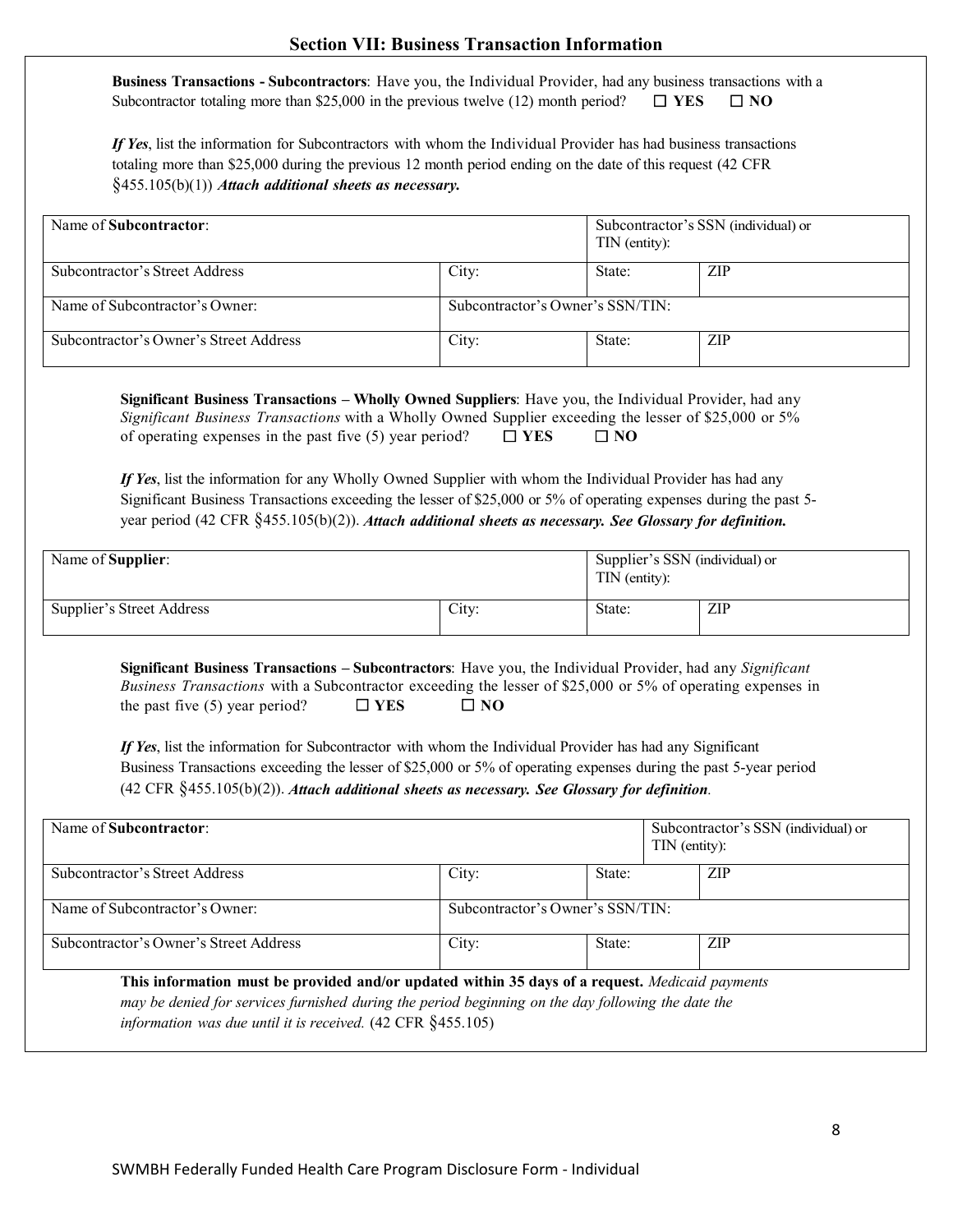### **Section VIII: Provider Attestation**

Through signing below, I hereby certify that the information provided herein, is true, accurate, and complete. Additions or changes to the information above will be submitted no later than 35 days after any change to the information or change in ownership. Additionally, I understand that any misleading, inaccurate, or incomplete data may result in denial of participation, denial of claims, and contract termination. Individual Provider must sign the form.

| <u> 1989 - Johann Barbara, martxa alemaniar amerikan a</u>                 |       |  |  |  |  |
|----------------------------------------------------------------------------|-------|--|--|--|--|
| Signature                                                                  | Title |  |  |  |  |
| Printed Full Name                                                          | Date  |  |  |  |  |
|                                                                            |       |  |  |  |  |
|                                                                            |       |  |  |  |  |
| Please indicate all Organizations with whom your entity holds a contract:  |       |  |  |  |  |
| Southwest Michigan Behavioral Health □                                     |       |  |  |  |  |
| Barry County Community Mental Health Authority: □                          |       |  |  |  |  |
| Riverwood Center (Berrien County): $\square$                               |       |  |  |  |  |
| Pines Behavioral Health (Branch County): $\square$                         |       |  |  |  |  |
| Summit Pointe (Calhoun County): $\square$                                  |       |  |  |  |  |
| Woodlands Behavioral Health Network (Cass County): $\square$               |       |  |  |  |  |
| Kalamazoo County Community Mental Health and Substance Abuse Services: □   |       |  |  |  |  |
| Community Mental Health and Substance Abuse Services of St. Joseph: $\Box$ |       |  |  |  |  |
| Van Buren Community Mental Health: □                                       |       |  |  |  |  |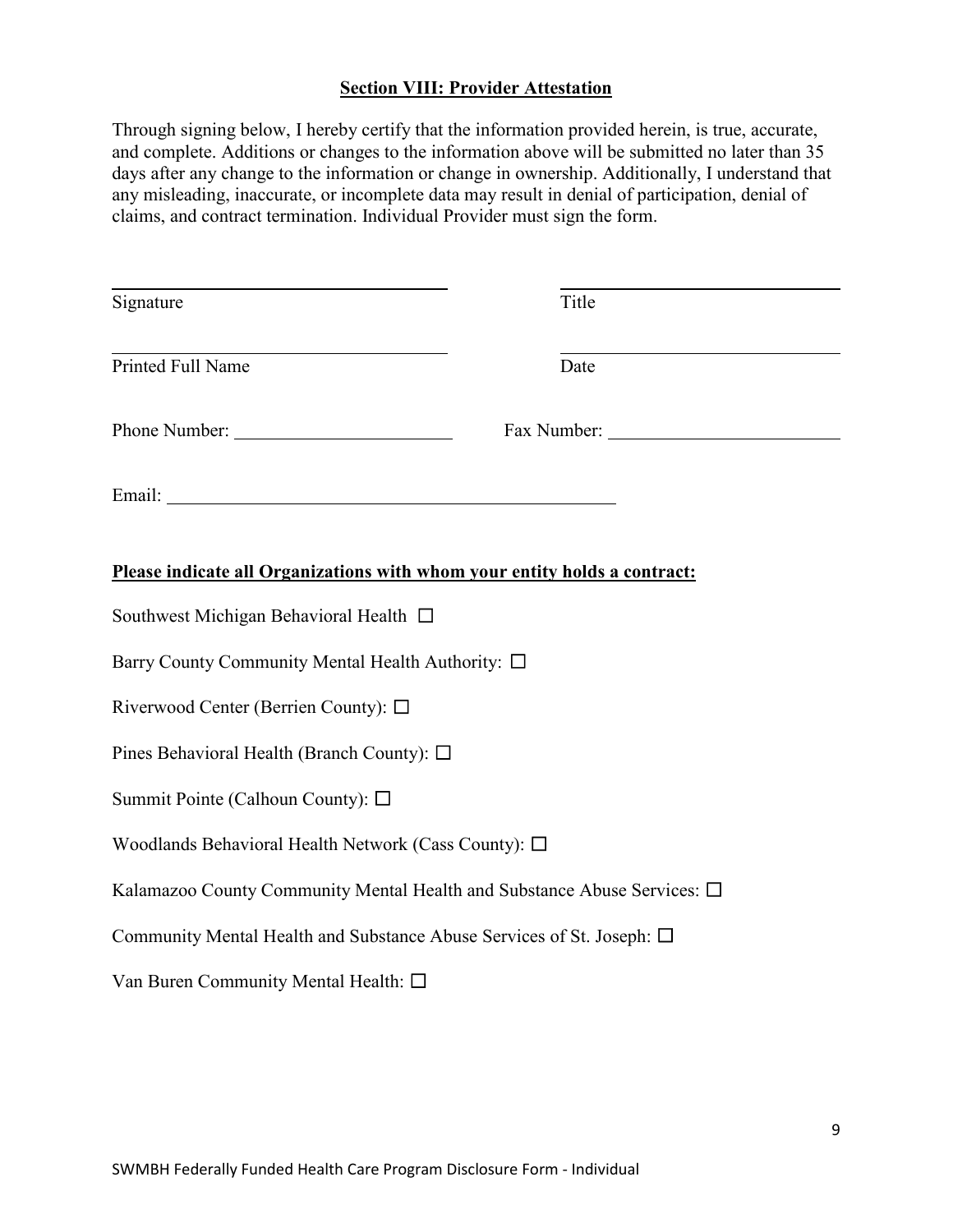### **Instructions for Disclosure of Ownership/Controlling Interest and Management Statement**

*If additional space is needed, please note on the form that the answer is being continued, and attach a sheet referencing the section number that is being continued. (For example: Section I Ownership Information, continued). Please see Glossary for definitions of capitalized terms.*

#### **Section I: Provider Entity Ownership Information:**

Please list the required information for each individual or organization that has a Direct or Indirect Ownership of 5% or more or has a Controlling Interest in your entity. If the Owner is a corporation: the primary business address must be listed and every business location and P.O. Box address. Provider members of a group practice who have ownership or a controlling interest in Provider Entity must submit a separate Statement.

**Providing the SSN and TIN** (as applicable) is required under 42 CFR 455.104; The Balanced Budget Act of 1997 (BBA) (Public Law 105-33) section 4313, amended sections 1124(a)(1) and 1124A of the Act to require disclosure of both the Employer Identification Number (EIN) and Social Security Number (SSN) of each provider or supplier, each person with ownership or control interest in the provider or supplier, as well as any managing employees. The Secretary of Health and Human Services (the Secretary) signed and sent to the Congress a "Report to Congress on Steps Taken to Assure Confidentiality of Social Security Account Numbers as Required by the Balanced Budget Act" on January 26, 1999, with mandatory collection of SSNs and EINs effective on or about April 26, 1999.

#### **Section II: Ownership in Other Providers & Entities:**

Please identify the other providers or entities that are owned or controlled at least 5% by the same individual or organization identified in Section I that has an Ownership or Controlling Interest in your entity. This information is to identify shared and interconnected ownership and controlling interests.

#### **Section III: Subcontractor Ownership:**

If your entity has a Direct or Indirect Ownership of 5% or more in a Subcontractor and other individuals or entities also have a Direct or Indirect Ownership of that same Subcontractor, please identify the Subcontractor and provide the required information for the additional owners.

#### **Section IV: Familial Relationships of All Owners:**

Report whether any of the persons listed in Sections I, II, and III are related to each other and identify the parties and their relationship. For a definition of domestic partner, refer to your state's laws. Provider members of a group practice who are related to the Provider Entity's owners or those with a controlling interest must submit a separate Statement.

#### **Section V: Management & Control:**

1. List the required information for all employees that hold a position of Managing Employee within your entity. 2. List the required information for all Agents that have the authority to obligate or act on behalf of your entity. 3. List the required information for all individuals on the governing board or board of directors if your entity is organized as a corporation. CMS requires the identification of officers and directors of a Provider Entity that is organized as a corporation, without regard to the for-profit or not-for-profit status of that corporation.

#### **Section VI: Criminal Convictions, Sanctions, Exclusions, Debarment and Terminations:**

List your own criminal convictions, exclusions, sanctions, debarments and terminations, **and** for any person who has an ownership or controlling interest, or is an agent or managing employee of your entity. List all offenses related to each person's or entity's involvement in any program under Medicare, Medicaid, CHIP or the Title XX services since the inception of these programs. Review all of the databases necessary to verify this information:

- 1. Exclusion status may be verified through the HHS-OIG List of Excluded Individuals/Entities (LEIE) a[t https://oig.hhs.gov/exclusions/index.asp](https://oig.hhs.gov/exclusions/index.asp)
- 2. Sanction information is available in the GSA's SAM (System for Award Management) database, [www.sam.gov](http://www.sam.gov/)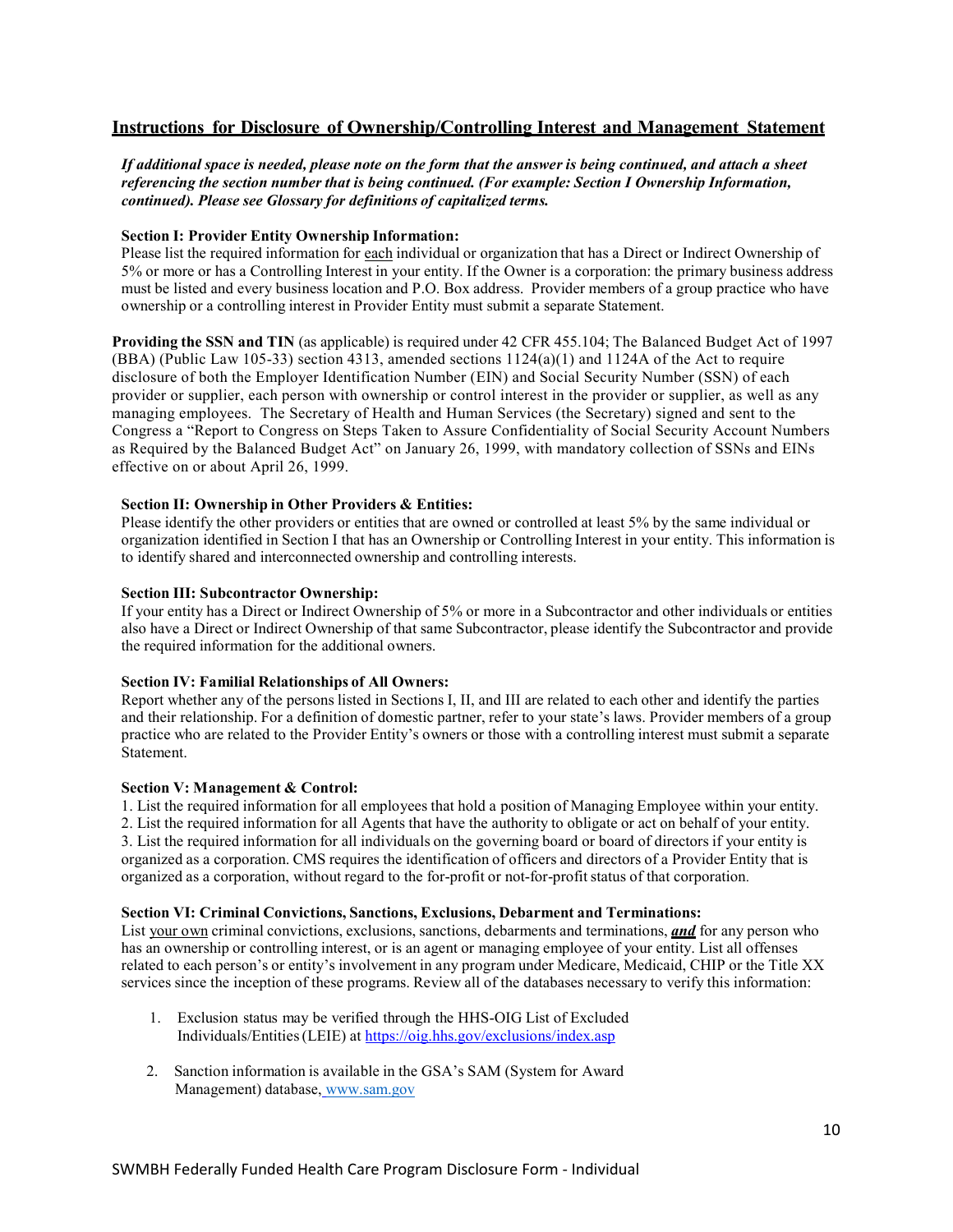3. State specific exclusion/sanction databases may be accessed through the State Agency's website, [www.michigan.gov/medicaidproviders](http://www.michigan.gov/medicaidproviders) (Billing and Reimbursement/List of Sanctioned Providers)

#### **Section VII: Business Transaction Information:**

1. List the Ownership of any Subcontractors that you have had business transactions totaling more than \$25,000 within the last twelve (12) month period ending on the date of the request.

2. List any *Significant Business Transaction* between your entity and any Wholly Owned Supplier during the past 5 years.

3. List any *Significant Business Transaction* between your entity and any Subcontractor during the past 5 years.

Remember that a *Significant Business Transaction* is defined as any transaction or series of related transactions that exceeds the lesser of \$25,000 or 5% of a provider's operating expenses during any one fiscal year.

This information must be available within 35 days of a request by the U.S. Department of Health and Human Services (HHS), the State Medicaid Agency, and the Medicaid Managed Care Organization responding to an HHS or State request.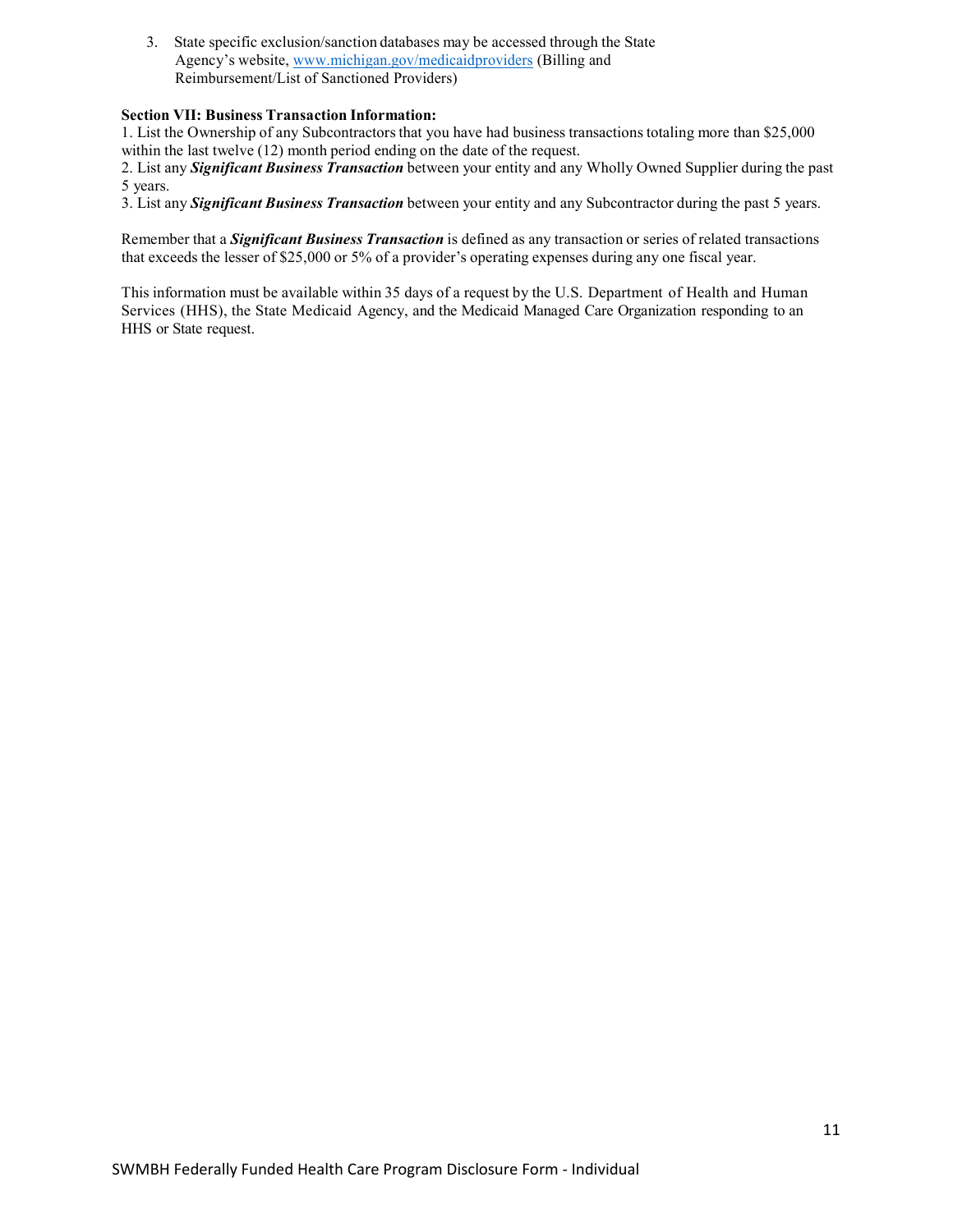#### **GLOSSARY**

*Agent***:** any person who has been delegated the authority to obligate or act on behalf of a Provider Entity.

*CAQH:* Council for Affordable Quality Health. (Credentialing database that some health care providers may use).

*CHIP:* The Federal insurance program for children, Child Health Insurance Program, in Michigan this is known as MIChild.

*Controlling Interest***:** defined as the operational direction or management of a disclosing entity which may be maintained by any or all of the following devices: the ability or authority, expressed or reserved, to amend or change the corporate identity; the ability or authority to nominate or name members of the Board of Directors or Trustees; the ability or authority, expressed or reserved to amend or change the by-laws, constitution, or other operating or management direction; the ability or authority, expressed or reserved, to control the sale of any or all of the assets, to encumber such assets by way of mortgage or other indebtedness, to dissolve the entity, or to arrange for the sale or transfer of the disclosing entity to new ownership control.

*Determination of ownership or control percentages* **:**(a) Indirect ownership interest. The amount of indirect ownership interest is determined by multiplying the percentages of ownership in each entity. For example, if A owns 10 percent of the stock in a corporation which owns 80 percent of the stock of the disclosing entity, A's interest equates to an 8 percent indirect ownership interest in the disclosing entity and must be reported. Conversely, if B owns 80 percent of the stock of a corporation which owns 5 percent of the stock of the disclosing entity, B's interest equates to a 4 percent indirect ownership interest in the disclosing entity and need not be reported.

(b) Person with an ownership or control interest. In order to determine percentage of ownership, mortgage, deed of trust, note, or other obligation, the percentage of interest owned in the obligation is multiplied by the percentage of the disclosing entity's assets used to secure the obligation. For example, if A owns 10 percent of a note secured by 60 percent of the provider's assets, A's interest in the provider's assets equates to 6 percent and must be reported. Conversely, if B owns 40 percent of a note secured by 10 percent of the provider's assets, B's interest in the provider's assets equates to 4 percent and need not be reported.

**Direct Ownership Interest:** the possession of equity in the capital, the stock, or the profits of the disclosing entity.

*HCBS Provider:* a provider of Home and Community Based Services for Medicaid beneficiaries.

*Indirect Ownership Interest***:** an ownership interest in an entity that has an ownership interest in the disclosing entity. This term includes an ownership interest in any entity that has an indirect ownership interest in the disclosing entity.

*Managing Employee*: a general manager, business manager, administrator, director, or other individual who exercises operational or managerial control over, or who directly or indirectly conducts the day-to-day operation of an institution, organization, or agency

*Ownership or Control Interest:* an individual or corporation that—

(a) Has an ownership interest totaling 5 percent or more in a disclosing entity;

(b) Has an indirect ownership interest equal to 5 percent or more in a disclosing entity;

(c) Has a combination of direct and indirect ownership interests equal to 5 percent or more in a disclosing entity;

- (d) Owns an interest of 5 percent or more in any mortgage, deed of trust, note, or other obligation secured by
- the disclosing entity if that interest equals at least 5 percent of the value of the property or assets of the disclosing entity;

(e) Is an officer or director of a disclosing entity that is organized as a corporation; or

(f) Is a partner in a disclosing entity that is organized as a partnership.

*Other Entity*: any other Medicaid disclosing entity and any entity that does not participate in Medicaid, but is required to disclose certain ownership and control information because of participation in any of the programs established under title V, XV III, or XX of the Act. This includes:

(a) Any hospital, skilled nursing facility, home health agency, independent clinical laboratory, renal disease facility, rural health clinic, or health maintenance organization that participates in Medicare (title XV III); (b) Any Medicare intermediary or carrier; and

(c) Any entity (other than an individual practitioner or group of practitioners) that furnishes, or arranges for the furnishing of, health-related services for which it claims payment under any plan or program established under title V or title XX of the Act.

*Provider Entity:* an individual or entity who operates as a Medicaid provider and is engaged in the delivery of health care services and is legally authorized to do so by the state in which it delivers the services. For purposes of this Statement, the Provider Entity is the individual or entity identified on this form as the disclosing entity.